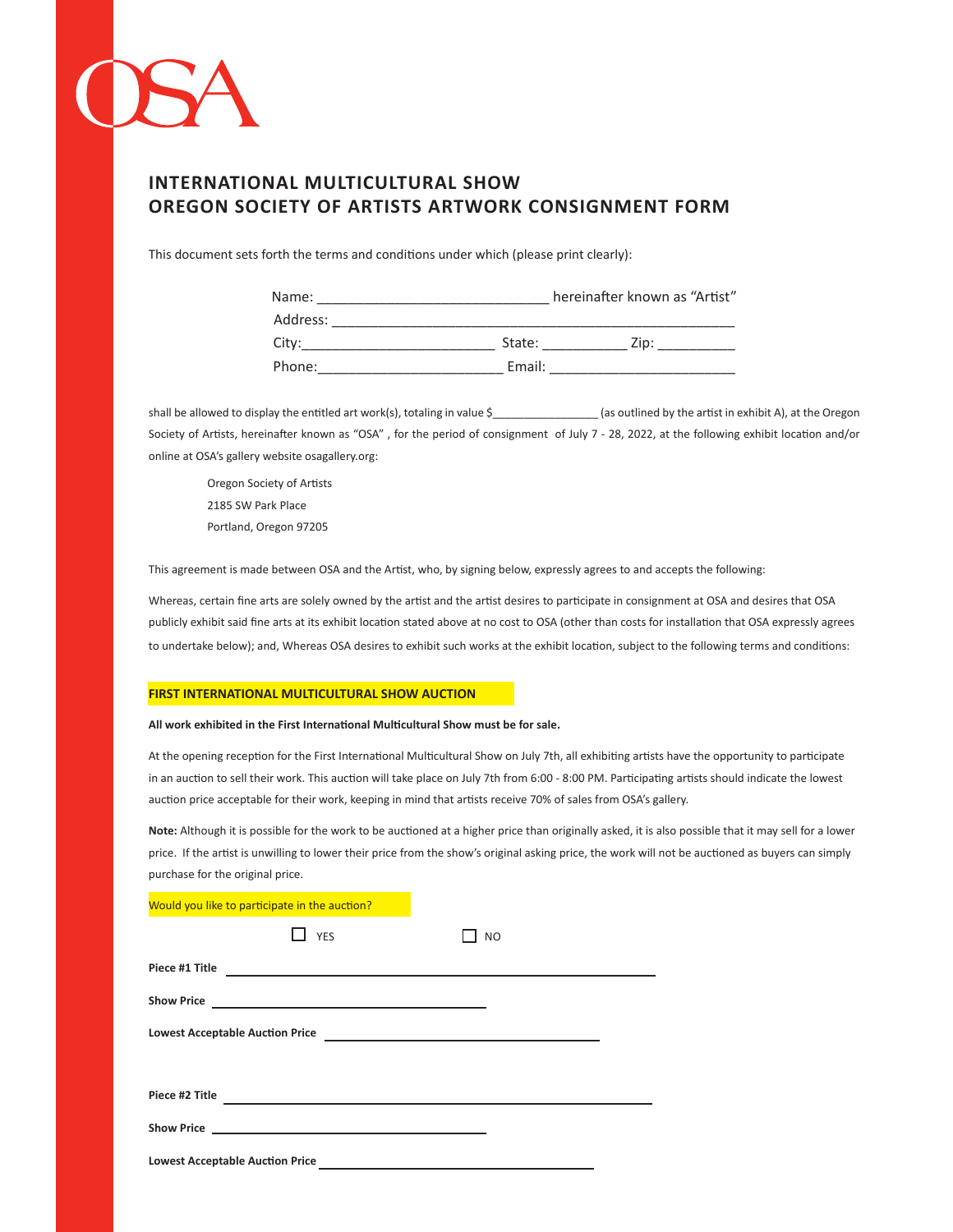### **NOW THEREFORE, BOTH THE ARTIST AND OSA AGREE AS FOLLOWS:**

### **1. DEFINITIONS**

- b. "Agreement" means this Contract and Exhibit Agreement and all exhibits and attached references.
- c. "Fine Arts" or "Work(s)" means those materials and items identified in Exhibit A, which materials include but are not limited to works of art, paintings, sketches, prints, and other items of financial significance to the Artist.
- **2. PERIOD OF CONSIGNMENT.** The period of consignment of the Work(s) is set forth above, which includes the expected exhibition period along with the time needed to install and de-install the Work(s) on consignment. This agreement will terminate on the last day of the period of consignment unless terminated earlier or extended by both the Artist and OSA in writing and in accordance with this agreement.
- **3. EXHIBITION PERIOD.** Artist agrees that the entitled Works(s) shall remain on display in the OSA building, or the specified Exhibit Location until the end of the exhibition period. The last day of the exhibition in OSA's Gallery shall be July 28, 2022, and the Artist shall pick up said Work(s) during the pick-up days designated by OSA. OSA charges a storage fee of \$10.00 for work that is not collected at the end of the Exhibition Period. OSA reserves the right to cancel or move the date(s) of the Exhibition Period set forth above. Should this occur, OSA agrees to work with the Artist to determine if there is another opportunity to display the Work(s) at a different time. At that time, OSA will designate new pick-up days for the work and inform the Artist of any and all changes.
- **4. RIGHT TO SELL.** The Artist owns the Work(s) and in accordance with this agreement, the Artist grants OSA the exclusive right to sell the Work(s) on consignment for the period of consignment outlined. **All works exhibited in the International Multicultural Show must be for sale.** Consigned Work(s) shall remain the property of the Artist until sold.
- **5. PROCEEDS OF SALE(S).** The Artist agrees that a portion of the sales, which shall be calculated as follows: 30% (30 percent), will be retained by OSA in the event that the Work(s) is/are sold while on exhibit at OSA. The Artist shall be paid 70% (70 percent) of the sale amount. The Artist shall be paid within 30 days of the sale of the Work(s) in accordance with Oregon Law.
- **6. ONLINE EXHIBITION.** Photos of Work(s) provided by the Artist for the purpose of display on the OSA gallery website must accurately reflect the Work(s) and follow OSA's photo guidelines. Photos not meeting these guidelines will not be displayed on the OSA gallery website. Artwork must not be modified or changed by the Artist during the online exhibition period. If the exhibit is taking place entirely online, the Artist agrees to take complete responsibility for arranging delivery of sold Work(s) to the buyer, whose contact information OSA will provide to the Artist in a timely manner.
- **7. PHOTO RELEASE.** The Artist agrees that photographs may be taken of said Work(s) by OSA to be used for private and public purposes including, but not limited to; Facebook, Instagram, and other social media, the OSA website, and OSA archives. The Artist shall retain the copyright to the Work(s).
- **8. OWNERSHIP.** The Artist affirms that the Artist is the sole owner of the Work(s) on consignment. The Artist agrees that their Work(s) is/ are original to the Artist and does not infringe upon or violate any copyright. For a juried show, the artist agrees that their work was or is not a part of a class project. If legal ownership of any Work(s) on consignment changes while exhibited by OSA, the Artist agrees to require the new owner to provide OSA with information establishing their legal right to own the Work(s). OSA warrants and represents that this Agreement does not establish any ownership interest of OSA in the Work(s).
- **9. PACKING AND SHIPPING.** The method of shipment and the cost of transportation and packing of the Work(s) to and from OSA shall be borne by the Artist. The Artist shall assure that the Work(s) is/are securely packed for shipment, including any special instructions for OSA regarding the unpacking and repacking of the Work(s). OSA is not responsible for any damage to the Work(s) due to deficient packaging or damage during transportation by the Artist. The Artist must deliver the Work(s) to OSA ready to install and shall label the Work(s) in correspondence with the item description provided in Exhibit A of this Agreement.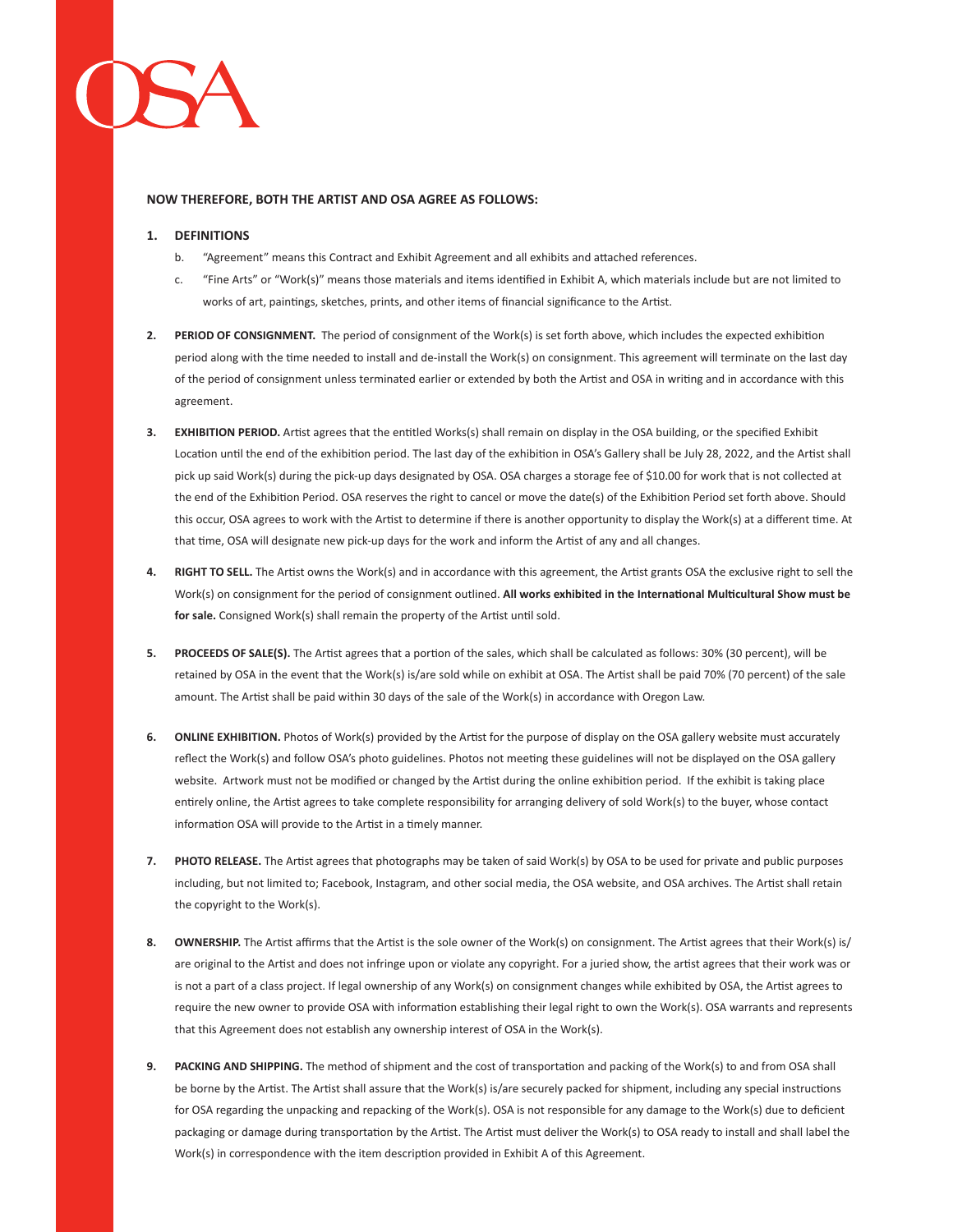- **a. Sold Work.** All Work(s) sold to a local buyer while on exhibit at OSA or an Exhibition Location, shall be picked up by the buyer on one of the designated pickup dates as outlined in Section 3 Exhibition Period unless other arrangements are made by prior agreement. The artist will be responsible for the delivery of any sold Work to the purchaser. Shipping and insurance charges will be the responsibility of the Buyer. Works will be shipped COD and insured for full value, unless alternative arrangements have been made. If for any reason the Artist is unable to take possession of sold Works and arrange transportation to the non-local buyer, the Artist may make arrangements with OSA to handle packing, shipping and insurance on the Artist's behalf, and at the Artist's sole expense. OSA shall not be financially responsible for the shipping or transportation of the Work(s) to the Artist or non-local buyer, nor any damages to the Work(s) during the shipping process.
- **b. Unsold Work.** If, for any reason, the Artist cannot arrange to pick up and retake possession of the Work(s) in accordance with Section 3 Exhibition Period, the Artist shall arrange with OSA for the return shipment and insurance of unsold Work(s), at the Artist's sole expense. OSA will not be financially responsible for the shipping or transportation of the Work(s) to the Artist, nor any damages to the Work(s) during the shipping process. All Work(s) shall be picked up from and returned to the Artist, except in the event the Work(s) are sold while on exhibit at OSA to a local buyer. If, for any reason, the Artist cannot make arrangements to pick up and retake possession of the Work(s), the Artist shall make arrangements with OSA for the shipment and insurance, at the Artist's sole expense.
- **10. INSTALLATION, DISPLAY, DE-INSTALLATION.** OSA shall install the Work(s) after delivery to OSA by the Artist. Installation services provided by OSA may include lighting, title lettering, and wall labels. Unless otherwise directed, installation of the Work(s) will be conducted by OSA and its designees. The Artist shall provide OSA with any specific installation, display, and de-installation instructions. OSA will exercise best judgment with respect to the Artist's instructions and both OSA or its designees shall not be held liable for any damage to the Work(s) as a result of handling the work for installation, display, or de-installation.
- **11. INSURANCE.** By signing below, the Artist specifically expresses his or her understanding and agreement that OSA carries no insurance or other coverage against damage, destruction, theft, or other loss of or to the artwork while on OSA premises. OSA also does not have and does not accept any liability for and does not give any guarantee against any such damage, destruction, theft, or other loss to the artwork. OSA does not have and does not accept any liability for damage, destruction, theft, or other loss during delivery to or removal from OSA premises by the Artist or any other persons. The Artist further agrees to hold OSA not responsible in the event of any such damage, destruction, theft, or other loss.
- **12. LIABILITY; WAIVER AND RELEASE.** The Artist hereby waives, releases, and forever discharges OSA and its board members, employees, contractors, volunteers, instructors and designees, from any and all claims (whether known or unknown), demands, judgments, or awards for any damage to or loss of the Work(s) and any consequential damages arising from this Agreement. Notwithstanding, the Artist further recognizes that OSA shall not indemnify or defend the Artist for any liability arising out of the wrongful acts, errors, or omissions on the part of OSA.
- **13. TERMINATION.** This Agreement shall terminate on the last day of the Period of Consignment to OSA. Upon termination, neither party shall have any further obligation to the other, except the waivers, proceeds of sale, and release of liability and indemnification provisions contained herein shall survive the completion or termination of this agreement.
- **14. ABANDONMENT.** Subject to the section 2, Period of Consignment, above, a Work is considered abandoned if it is left at OSA for more than 14 days immediately following the "Period of Consignment". During that 14-day period OSA will attempt to contact the Artist. If the Artist does not respond within that 14-day period, the Work(s) will be considered abandoned, OSA shall take care, custody, and control of the Work(s).
- **14. GOVERNING LAW/VENUE**. This Agreement shall be constructed and governed by the laws of the State of Oregon. Any disputes related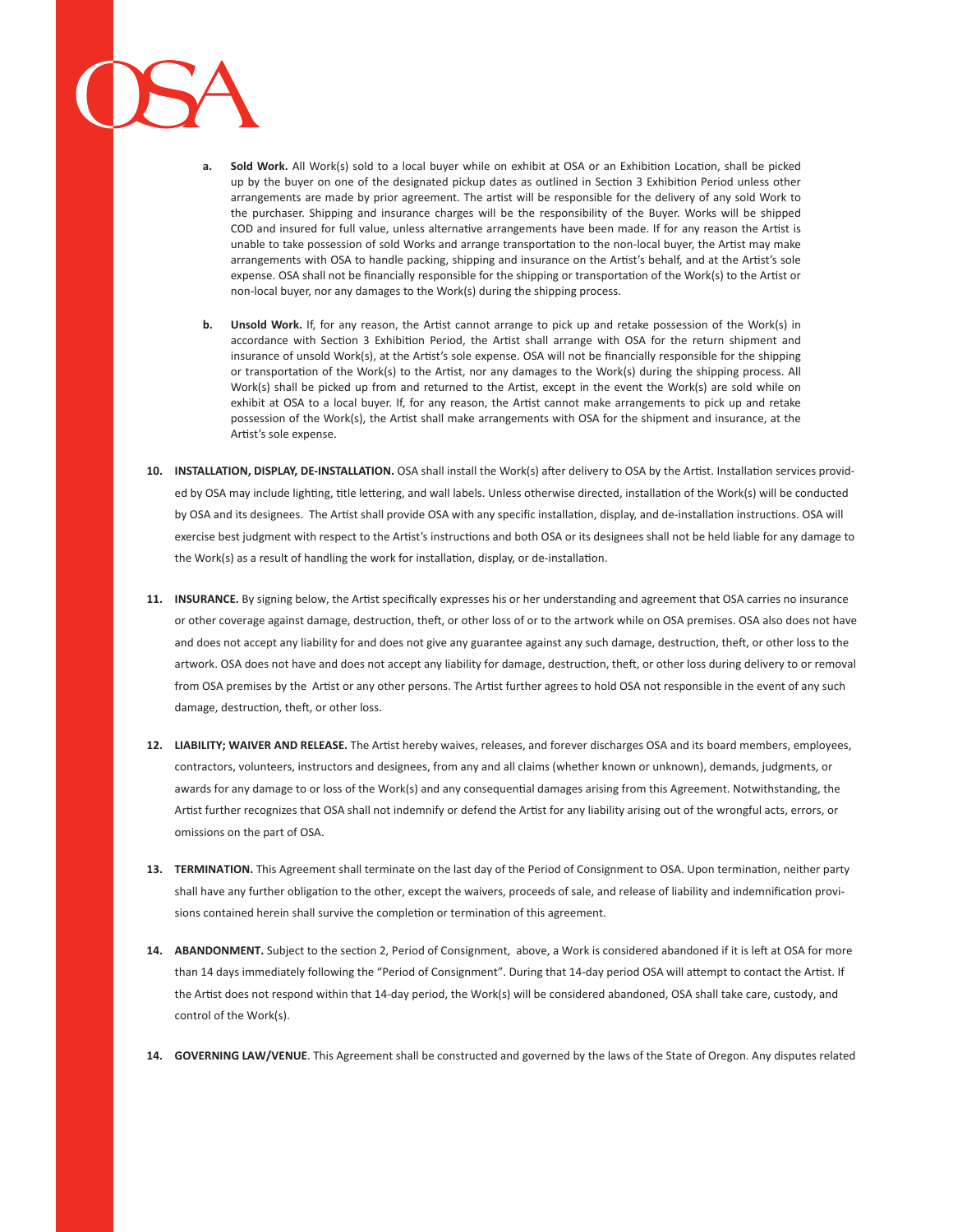

- 14. to this Agreement shall be exclusively litigated in the courts of the State of Oregon, Multnomah County. Both the Artist and OSA agree to mutually work to resolve any disputes, including the possible use of mediation or non-binding arbitration, prior to entering litigation.
- **15. COSTS.** In the event that either party brings an action or claim for breach of this Agreement against the other party in court, the prevailing party as determined by such court shall be entitled to recover expenses actually incurred in the pursuit or defense of such claim, as the cause may be.
- **16. IN ADDITION.** As part of displaying at OSA, the Artist is required to "host the gallery", or act as docent for the exhibit in which the Artist participates. The Artist will watch the gallery for a minimum of 3 hours. In lieu of sitting the galley, the Artist may pay a fine of \$20 to OSA to help defray the cost of OSA staff fulfilling that responsibility. Non-members must host with a current OSA member.
- **17. EFFECTIVE DATE.** This Agreement and all of its terms shall be effective upon the later signature of both parties.

#### **IN WITNESS WHEREOF;**

I, the Artist, hereby declare that I have read the foregoing 3-page Agreement and I hereby agree to and accept all of the terms and conditions stated in the 3-page Agreement.

Signature:

Printed Name:\_\_\_\_\_\_\_\_\_\_\_\_\_\_\_\_\_\_\_\_\_\_\_\_\_\_\_\_\_\_\_\_\_\_\_ Date: \_\_\_\_\_\_\_\_\_\_\_\_\_\_\_\_\_\_\_\_\_

2185 SW Park Place, Portland, OR 97205 | www.osartists.org | (503) 228-0706 | info@osartists.org

Oregon Society of Artists (OSA) is a 501(c)(3) not-for-profit charitable organization, established in 1926. the mission of OSA is to promote the visual arts in the diverse communities of our region with educational and exhibition opportunities for artists at all levels of accomplishment.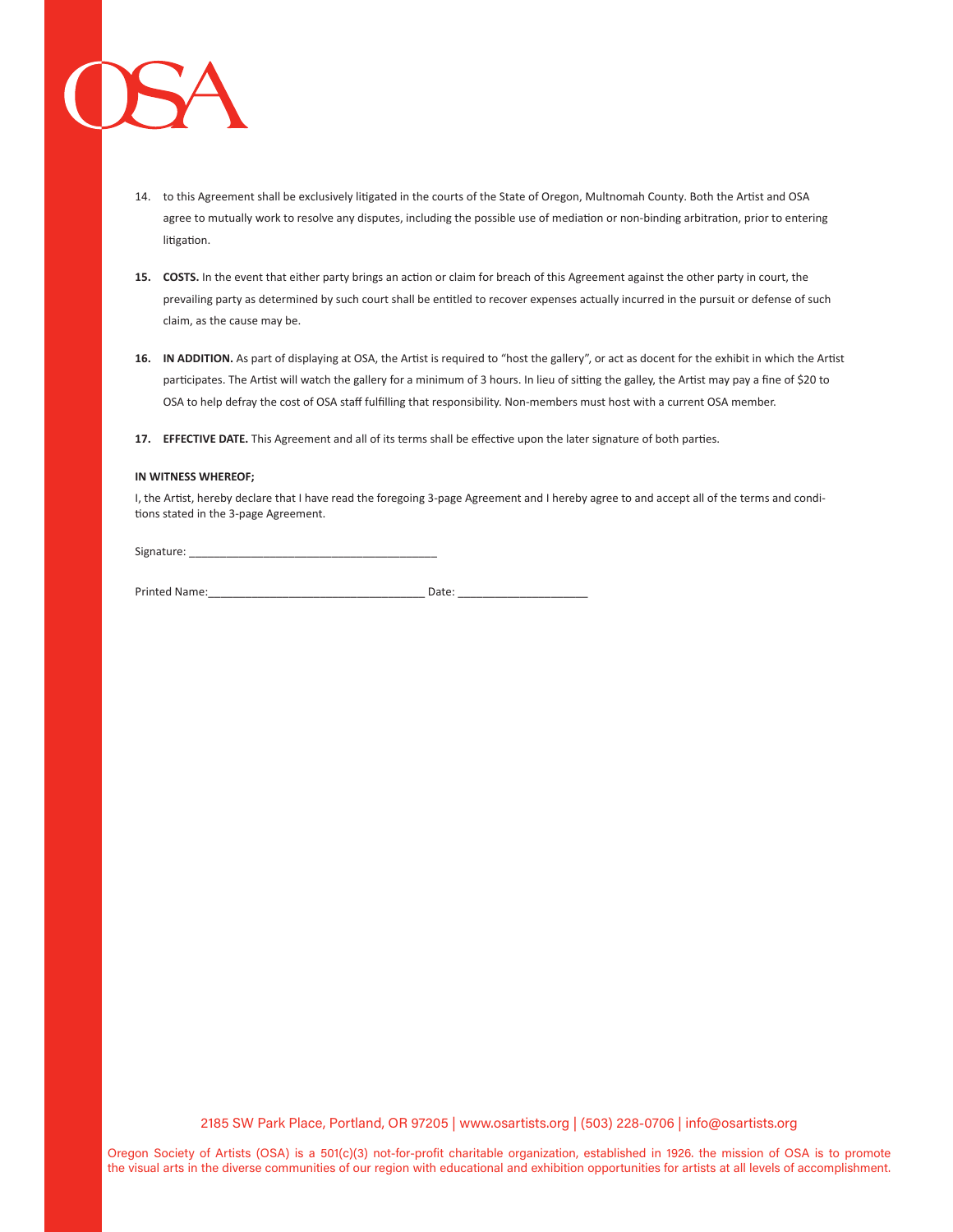

## **EXHIBIT A: ARTWORKS ON CONSIGNMENT**

List all Work(s) and details including title of artwork, framed dimensions, medium and price on each item entered in the show. **PLEASE PRINT CLEARLY PLEASE PRINT CLEARLY.**

| <b>Title</b> | <b>Framed Dimensions</b> | Medium | <b>Retail Price</b> | Sold to/Picked up by:** |
|--------------|--------------------------|--------|---------------------|-------------------------|
| Entry 1:     |                          |        |                     |                         |
|              |                          |        |                     |                         |
|              |                          |        |                     |                         |
|              |                          |        |                     |                         |
|              |                          |        |                     |                         |
|              |                          |        |                     |                         |
|              |                          |        |                     |                         |
| Entry 2:     |                          |        |                     |                         |
|              |                          |        |                     |                         |
|              |                          |        |                     |                         |
|              |                          |        |                     |                         |
|              |                          |        |                     |                         |
|              |                          |        |                     |                         |
|              |                          |        |                     |                         |
|              |                          |        |                     |                         |

\*\* **Buyers and those picking up work, please print your name clearly and initial above.** Please include the contact information of the buyer, should the piece be sold.